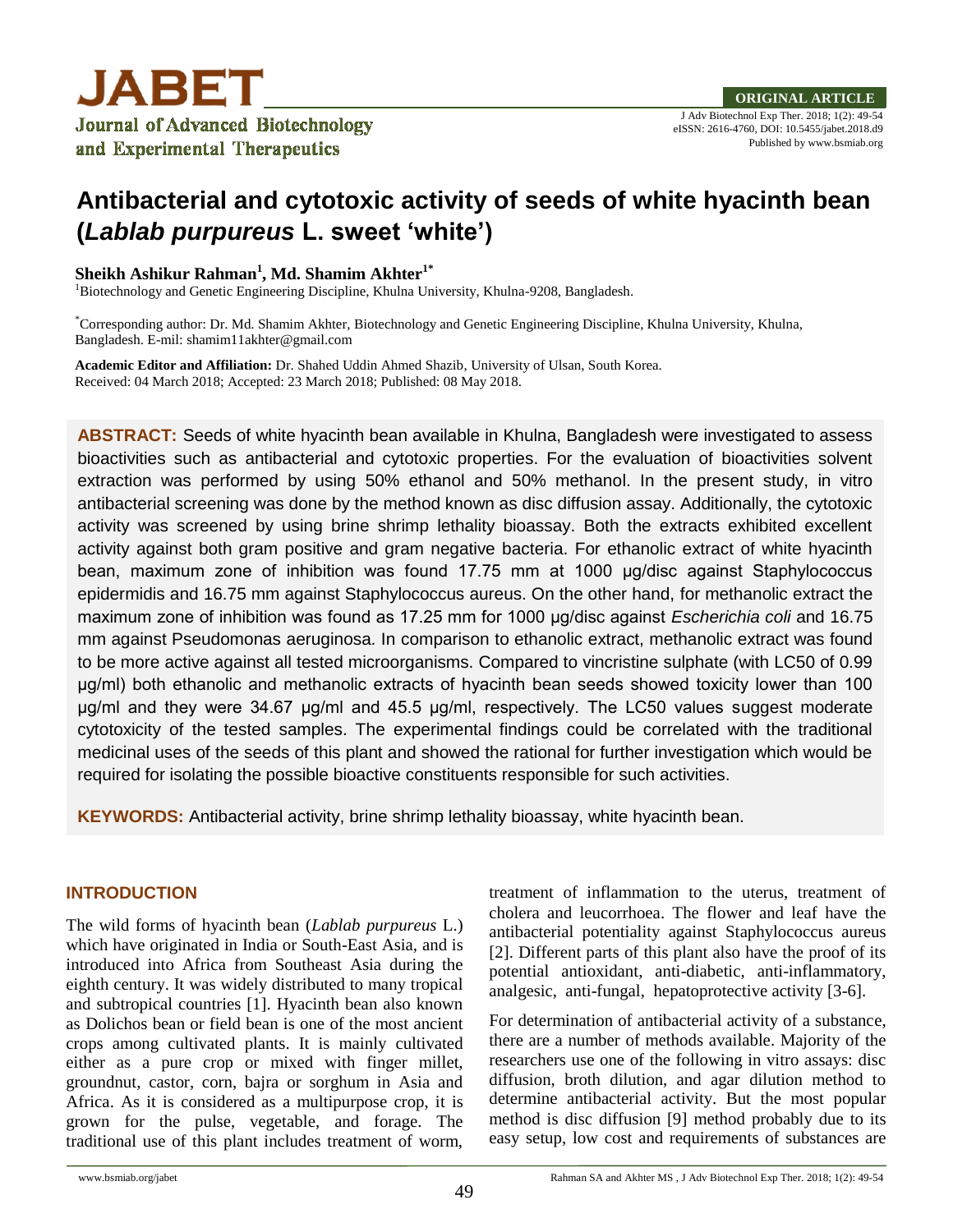relatively small. Cytotoxicity of a sample can be determined by 'brine shrimp lethality' assay [12] which has a good correlation with cytotoxic activity on tumors in the human body [13].

The objective of this study was to find out the antibacterial potentiality and cytotoxic activity of crude seed extracts of *Lablab purpureus* L.sweet 'white'.

# **MATERIALS AND METHODS**

#### **Collection of seeds**

Seeds of *Lablab purpureus* were purchased from the local seed market of Daulatpur, Khulna. For hyacinth bean *Lablab purpureus L*. sweet 'white' which is also known as 'white hyacinth bean' was chosen.

gm from methanolic extraction. The crude extracts were then stored in the refrigerator at  $4^{0}C$  for further experiment. For the antibacterial assay, sterile filter paper discs of 5 mm were impregnated with 500 μg and 1000 μg of each of the test substances and dried under the aseptic condition to evaporate residual solvent.

# **Antibacterial screening**

Antibacterial screening of crude extracts was tested by the agar disc diffusion method. Seven pathogenic bacterial strain including five gram- negative and two gram-positive bacteria were chosen for testing as they were maintained on nutrient agar media by streak plate method [10]. Standard azithromycin (30 μg/disc) were used as positive control and blank discs were used as

**Table 1:** Result of significance test ( $p < 0.05$ ) for mean of zone of inhibition at two different concentration

|                 | <b>Statistical analysis</b> |                          |                          |                |         |                          |  |  |
|-----------------|-----------------------------|--------------------------|--------------------------|----------------|---------|--------------------------|--|--|
| <b>Bacteria</b> |                             | 50% ethanol              |                          | 50% methanol   |         |                          |  |  |
|                 | t-value                     | p-value                  | Signicanct (yes/no)      | t-value        | p-value | Significant (yes/no)     |  |  |
| P. aureginosa   | 2.259                       | 0.0646                   | no                       | 4.667          | 0.0034  | yes                      |  |  |
| S. epidermidis  | 5.682                       | 0.0013                   | yes                      | 3.231          | 0.0179  | yes                      |  |  |
| P. vulgaris     | 3.157                       | 0.0196                   | yes                      | 3.475          | 0.0132  | yes                      |  |  |
| E. coli         | 4.022                       | 0.0069                   | yes                      | 3.791          | 0.0091  | yes                      |  |  |
| S. paratyphi    | $\overline{\phantom{a}}$    | $\overline{\phantom{a}}$ | $\overline{\phantom{a}}$ | $\overline{a}$ |         | $\overline{\phantom{a}}$ |  |  |
| V. cholerae     | 2.354                       | 0.0568                   | no                       | 8.726          | 0.0001  | yes                      |  |  |
| S. aureus       | 11.644                      | 0.0002                   | yes                      | 6.969          | 0.0004  | yes                      |  |  |

### **Preparation of sample/extract**

Seeds were washed three to four times rapidly with distilled water. Then seeds were dried 2 to 3 days under sunlight with shades. Dried seeds were powdered by using grinder. Fifty gm of powder sample was soaked into 100 ml of 50% ethanol and similarly, 50 gm of powder sample was soaked into 100 ml of 50% methanol. Contents were then kept in the water bath at  $50^{\circ}$ C for two hours. Then the contents were kept out for a while for cooling down. After that, the contents were filtered through Whatman filter paper. The filtrates obtained were evaporated by rotary evaporator and then air dried. The air-dried extract was weighted and 3.2 gm of hyacinth bean seed extracts were obtained from ethanolic and 2.9

negative control. Nutrient agar plate was prepared by pouring 15 ml nutrient agar media into Perti plates (100mm x 15 mm). After solidification of nutrient agar media, the media was inoculated with bacteria, cultured previously on liquid broth. The colony forming unit of tested bacteria was ranged from 1.17 to 2.29x108 CFU/ml. The sample discs, antibiotic discs, negative control discs were gently placed on to bacteria-inoculated nutrient agar plate. The plates were inversely kept in an incubator at  $37^{\circ}$ C for 24 hours. The antibacterial activity was determined by measuring the diameter of the zone of inhibition [11].

# **Cytotoxic activity testing**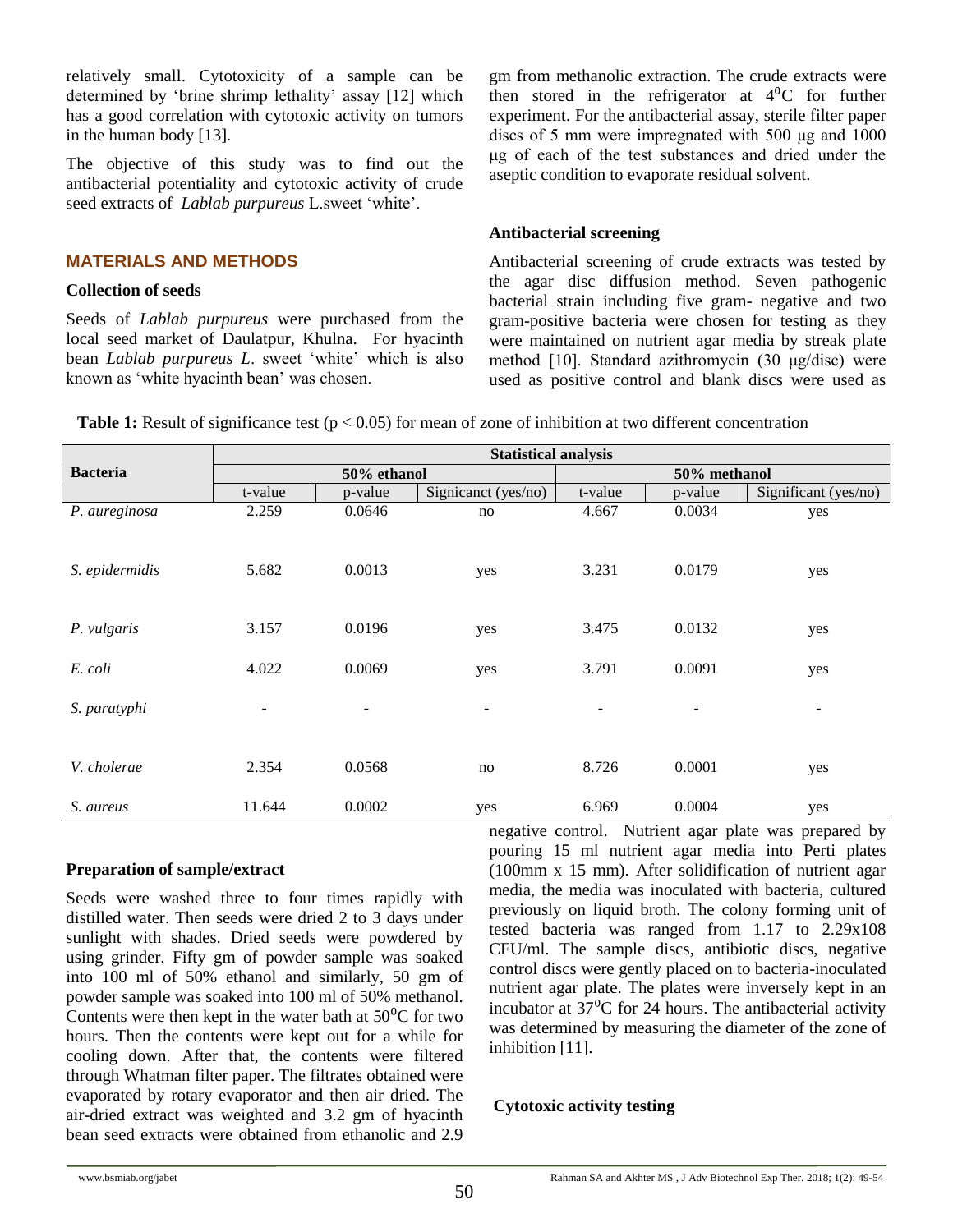The brine shrimp lethality test was used to predict the presence of cytotoxic activity in the extracts [13]. For the experiment 5mg of each extract were dissolved in 1ml of seawater and one drop Tween-80 and adjusted to a final concentration of 5μg/μl. Then 4ml of seawater was given to each of the test tubes. With the help of micropipette specific volumes (5, 10, 20, 40, 80, 160 and 320 μl) of samples were transferred from the stock solution to the test tubes by serial dilution and adjusted to 10 ml with saline water to get the final concentration of 2.5, 5, 10, 20, 40, 80, 160 μg/ml, respectively. Finally, with the help of a Pasteur pipette 10 live brine shrimp nauplii were taken into each of the test tubes [13]. Vincristine sulfate was used as positive control. After 24 hours the test tubes were inspected to count mortality and a graph of % mortality and log concentration was plotted and median lethal concentration (LC50) were calculated by using MS Office 2007. Test of ethanolic and methanolic extracts were done in triplicates to get a reliable result.

### **RESULTS**

#### **Effect on antibacterial activity**

Both ethanolic and methanolic extracts of hyacinth bean seeds had shown activity against all tested bacteria. 1000 μg/disc of seed extract was found to be more potent against bacteria as there were some significant differences between the zone of inhibition of the same extract at a different concentration as p-value was less than 0.05 for all the tested bacteria except Pseudomonas aureginosa and Vibrio cholerae for ethanolic extract (Table 1). Both the extracts showed significant zone of inhibition (p<0.05) against Staphylococcus aureus, Staphylococcus epidermidis, E.coli and Proteus vulgaris. At the concentration of 1000 μg/disc ethanolic extract of hyacinth bean showed the maximum zone of inhibition against Staphylococcus epidermidis (17.75 mm) (Figure 1A) and for methanolic extract, it was Escherichia coli (17.25 mm) (Figure 1B). The results for positive control were ranged from 32 to 37 mm for all the tests.

### **Effect on cytotoxic activity by brine shrimp lethality test**

Brine shrimp lethality tests results (Table 2) showed that both the extract of *Lablab purpureus L.* had moderate toxicity to brine shrimp as the LC50 values were below 100 μg/ml and over 30 μg/ml [13]. The LC50 values were 34.67 μg/ml for ethanolic extract (Figure 2A) and 45.5 μg/ml for methanolic extract (Figure 2B), respectively. For positive control, the LC50 value was 0.997 μg/ml (Table: 3).



**Figure 1:** Antibacterial activity of (A) ethanolic extract and (B) methanolic extract of Lablab purpureus L. sweet 'white' (Microorganisms vs. Zone of inhibition with standard error)



**Figure 2**: Plot of log concentration of (A) ethanolic and (B) methanolic extract of hyacinth bean seeds vs. Percent shrimp mortality

### **DISCUSSION**

The use of plant derived drugs and search for dietary supplements from plants have advanced in recent years. Traditional healers use plants to prevent or cure infectious diseases. Plant is a rich of secondary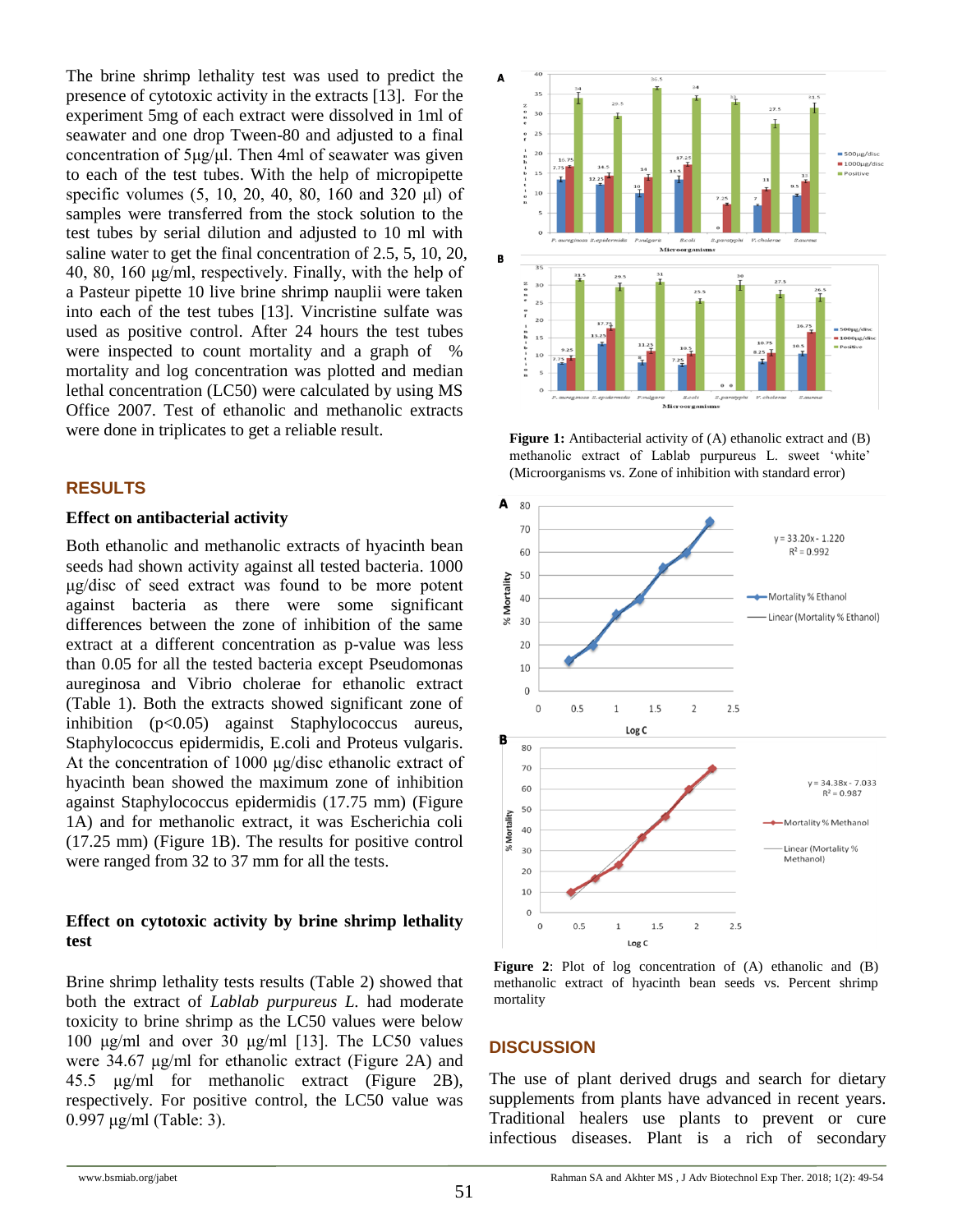metabolites, which have been found to have both in vitro and in vivo antimicrobial activities [14]. For their own protection, plants accumulate an armory of antimicrobial secondary metabolites where some metabolites represent as constitutive chemical barriers to microbial attack and others are inducible antimicrobials [15].

**Table 2:** Effect of ethanolic and methanolic extract of hyacinth bean seeds on brine shrimp

| Concentration<br>$\mu$ g/ml | Log C | Mortality<br>$%$ of<br>ethanolic<br>extract | $LC_{50}$<br>$\mu$ g/ml | Mortality<br>$%$ of<br>methanoli<br>c extract | $LC_{50}$<br>$\mu$ g/ml |
|-----------------------------|-------|---------------------------------------------|-------------------------|-----------------------------------------------|-------------------------|
| 2.5                         | 0.39  | 13.33                                       |                         | 10                                            |                         |
| 5                           | 0.7   | 20                                          |                         | 16.67                                         |                         |
| 10                          |       | 33.33                                       | 34.67                   | 23.33                                         | 45.5                    |
| 20                          | 1.3   | 40                                          |                         | 36.67                                         |                         |
| 40                          | 1.6   | 53.33                                       |                         | 46.67                                         |                         |
| 80                          | 1.9   | 60                                          |                         | 60                                            |                         |
| 160                         | 2.2   | 73.33                                       |                         | 70                                            |                         |

The results of the present study clearly indicated that all the extract of seeds showed potent antibacterial activity against tested pathogens. Seeds of hyacinth bean have been traditionally used to treat cholera, diarrhea, poisoning by bacteria [7]. This study provides scientific proof of using seeds of white hyacinth bean as antibacterial agents. The ethanolic extracts showed the maximum zone of inhibition against both the grampositive bacteria Staphylococcus epidermidis and Staphylococcus aureus. The diameter of the zone of inhibition found against these two microorganisms can be evaluated as the extract showed susceptible result against the growth of these two microorganisms. According to the result, we found it can be told that the extract has potential antibacterial activity against all tested microorganisms [16]. As it showed a good zone of inhibition against gram-negative bacteria, the possible causes of excellent potentiality showed against grampositive bacteria due to the presence of outer membrane of gram-negative bacteria which act as a barrier against numerous antibiotic molecules and the enzymes of the periplasmic spaces which have the ability to break down foreign molecules [17].

On the other hand methanolic extract showed the maximum zone of inhibition against gram-negative bacteria Escherichia coli and Pseudomonas aeruginosa. The diameter of the zone of inhibition found against these two microorganisms can be evaluated as the extract showed susceptible result against the growth of these two microorganisms [16]. The extract also showed good zone of inhibition  $(p<0.05)$  against other tested microbes including gram-positive bacteria. The variation of the result may be due to the potentiality to extract out molecules by ethanol and methanol, respectively.

Analyzing the result of the antibacterial activity of ethanolic and methanolic extracts of seeds of white hyacinth bean is a clear indication of the potentiality of bean seeds as an antibacterial agent. The seeds can be used to treat disease like the skin infection and the infection after replacement surgery which are caused by S. aureus [18, 19] as there was a significant zone of inhibition against that bacteria. The disease like septicemia and meningitis caused by Pseudomonas

**Table 3:** Effect of ethanolic and methanolic extract of hyacinth bean seeds on brine shrimp

| Concentration | LogC     | $\%$      | $LC_{50}$   | Regression      |
|---------------|----------|-----------|-------------|-----------------|
| $(\mu g/ml)$  |          | Mortality | $\mu$ g/ml) | equation        |
| 0.060         | $-1.22$  | 15        |             |                 |
| 0.125         | $-0.903$ | 25        |             | $V =$           |
| 0.25          | $-0.602$ | 35        |             | $26.575x+50.03$ |
| 0.5           | $-0.30$  | 45        | 0.997       |                 |
|               | $\Omega$ | 55        |             | $R^2 = 0.9565$  |
| 5             | 0.7      | 60        |             |                 |
| 10            |          | 80        |             |                 |

aeruginosa [20] can also be treated by using hyacinth bean seeds as extracts of seeds showed a significant zone of inhibition  $(p < 0.05)$  against Pseudomonas aeruginosa. The seeds can be a potential agent for treating catheter infection caused by Staphylococcus epidermidis [21]. Thus this study suggests isolation of active ingredients from seeds of hyacinth bean to develop potential antibacterial agents.

Another part of this research was to find out the potential cytotoxic activity of seeds of white hyacinth bean. The brine shrimp lethality bioassay is normally conducted to draw inferences on the safety of the plant extracts and to further depict trends of their biological activities and considered as a useful tool for the preliminary assessment toxicity [21]. The dried seeds extracts showed cytotoxicity at such a level that it could be termed as moderate cytotoxicity compare to positive control [13]. The inhibitory effect of the extracts might be due to the presence of toxic compounds in the active fraction that possess ovicidal properties. The toxicity may be due to the presence of cyanogenic glucosides present in the dried seeds [7]. Considerable interest arose regarding the use of a synthetic cyanogenic glucoside as an alternative anticancer compound [8], so the in vitro cytotoxic effect showed by hyacinth bean seed extract can be an initial indicator of in vivo antitumor and anticancer activity.

Cytotoxic effect can be occurred due to other active compounds because a wide range of phytochemicals have capability to exhibit nonspecific cytotoxicity. There is correlation between cytotoxicity and activity against the brine shrimp nauplii using plant extracts [23], therefore isolation of active compounds and further cell line assay is required to eliminate cytotoxic compounds and to develop potential anticancer agent. The findings of this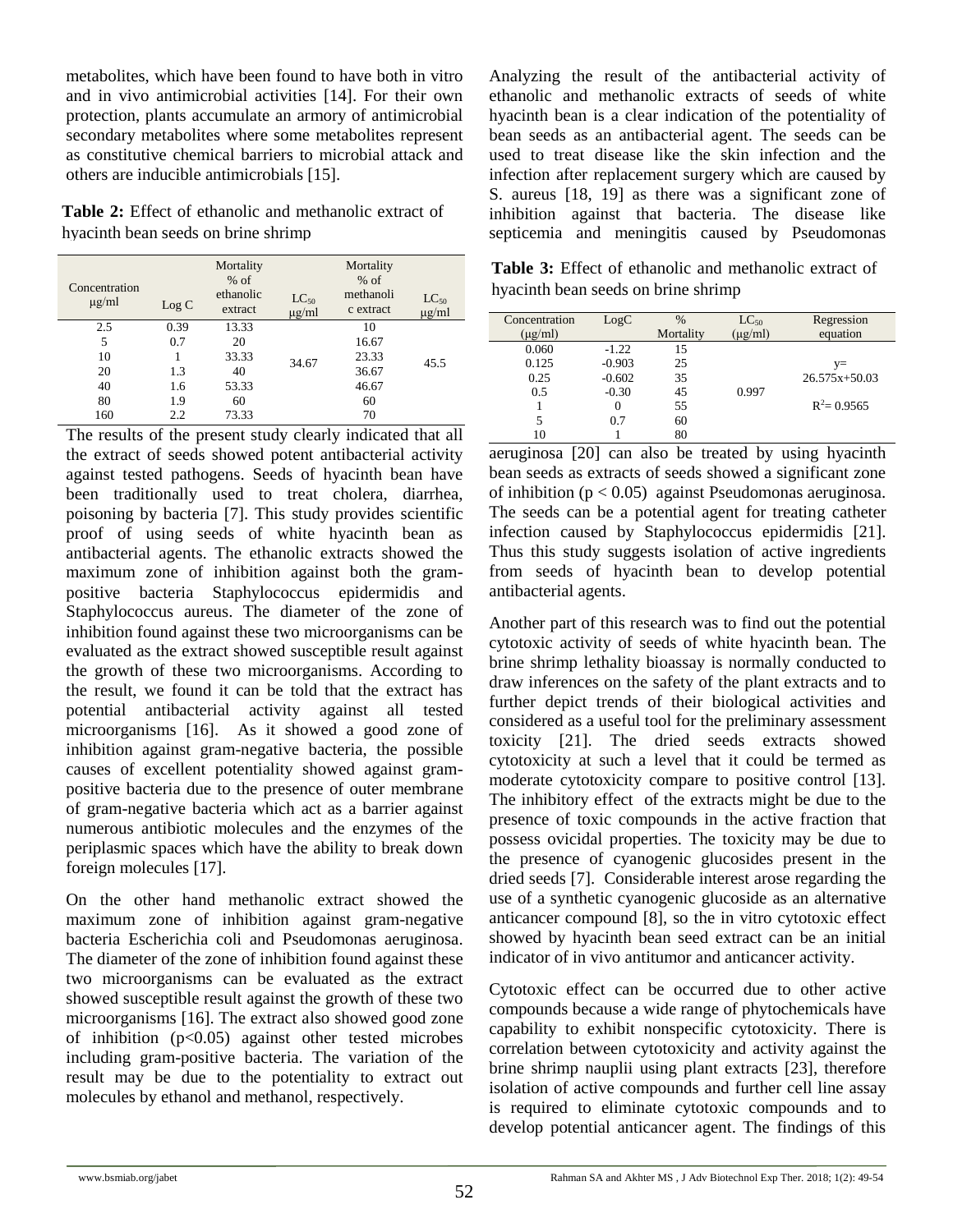study also support the previous study which was done to find out the potential cytotoxic activity of two hyacinth bean seeds which were *Lablab purpureus* L. sweet purple and white and they found the white one as more potent [24]. Again pod of white hyacinth bean has potent cytotoxic activity [24]. So, it is suggested that effective anticancer agent can be developed by combining pods and seeds together.

Here in vitro studies provide scientific footing to enhance confidence in the traditional claims of *L.purpureus* seeds. The antibacterial screening in this study supports traditional medicinal practices of this plant. Another part of this study was to investigate cytotoxic potentialities of seeds of white hyacinth bean. The result obtained suggests that it has potent cytotoxic activity. The antibacterial and cytotoxic activity of hyacinth bean seed extracts suggests further isolation of active ingredients through bioassays. In-vivo trials would help to sort out active compounds of the seed as pharmaceutical and therapeutic agents.

# **CONFLICT OF INTEREST**

The author declares that no conflict of interest exists.

# **REFERENCES**

- [1] Murphy, AM, Colucci, PE. A tropical forage solution to poor quality ruminant diets: A review of Lablab purpureus. Livestock Research for Rural Development 1999; 11(2): 96-113.
- [2] Priya, S, Jenifer, S. Antibacterial activity of leaf and flower extract of Lablab purpureus against clinical isolates of Staphylococcus aureus. Research & Reviews: A Journal of Drug Design & Discovery 2014; 1(2), 1–4.
- [3] Habib, MAM, Hasan, R, Nayeem, J, Uddin, N, Rana, S. Anti-inflammatory, antioxidant and cytotoxic potential of methanolic extract of two Bangladeshi bean Lablab purpureus L. sweet white and purple. International journal of pharmaceutical sciences and research 2012; 3(3): 776-781.
- [4] Fakhoury, AM, Woloshuk, CP. Inhibition of growth of Aspergillus flavus and fungal alpha-amylases by a lectin-like protein from Lablab purpureus. Mol Plant Microbe Interact 2001; 14(8):955-961.
- [5] Im, AR, Kim, YH, Lee, HW, Song, KH. Water extract of Dolichos lablab attenuates hepatic lipid accumulation in a cellular nonalcoholic fatty liver disease model. J Med Food 2016; 19(5):495-503.
- [6] Ahmed, M, Trisha, UK, Shaha, SR, Dey, AK, Rahmatullah, M. An initial report on the antihyperglycemic and antinociceptive potential of Lablab purpureus beans. World Journal of Pharmacy and Pharmaceutical Sciences 2015; 4(10): 95-105.
- [7] Al-Snafi, AE. The pharmacology and medical importance of Dolichos lablab (Lablab purpureus)-A review. IOSR Journal of Pharmacy 2017; 7(2), 22-30.
- [8] Bruneton, J. Principles of herbal treatment, Principles and Practice of Phytotherapy 2013.
- [9] Bauer AW, Kirby WM, Sherris JC, Turck, M. Antibiotic susceptibility testing by a standardized single disc method. Am J Clin Pathol 1966; 45:493-6.
- [10] Bauman, RW. Microbiology: International Edition 2004.
- [11] Wilkinson JM. Methods for testing the antimicrobial activity of extracts. In: Ahmad, I, Aqil, F, Owais, M, editors. Modern phytomedicine: Turning medicinal plants into drugs. Germany: Wiley-VCH 2007; p. 157-69.
- [12] Michael, AS, Thompson, CG, Abramovitz, M. Artemia salina as a test organism for a bioassay. Science 1956;123:464.
- 13] Meyer, BN, Ferrign, RN, Putnam, JE, Jacobson, LB, Nicholas, DE, McLaughlin, JL. Brine shrimp: A convenient general bioassay for active plant constituents. Planta Medica 1982; 45:31-34
- [14] Cowan, MM. Plant products as antimicrobial agents. Clinical microbiology reviews 1999; 12(4), 564-582.
- [15] González-Lamothe, R, Mitchell, G, Gattuso, M, Diarra, MS, Malouin, F, Bouarab, K. Plant antimicrobial agents and their effects on plant and human pathogens. International Journal of Molecular Sciences 2009; 10(8), 3400-3419.
- [16] Johnson, T, Case, C. Chemical Methods of Control, Adapted From Laboratory Experiments in Microbiology, Brief Edition, Redwood City 1995.
- [17] Neidhardt, FC, Ingraham, JL, Schaechter, M. Physiology of the bacterial cell: a molecular approach (Vol. 20). Sunderland, MA: Sinauer Associates 1990.
- [18] Tong, SY, Davis, JS., Eichenberger, E, Holland, TL, Fowler, VG. Staphylococcus aureus infections: epidemiology, pathophysiology, clinical manifestations, and management. Clinical microbiology reviews 2015; 28(3), 603-661.
- [19] Rasmussen, RV, Fowler Jr, VG, Skov, R, Bruun, NE. Future challenges and treatment of Staphylococcus aureus bacteremia with emphasis on MRSA. Future microbiology 2011; 6(1), 43-56.